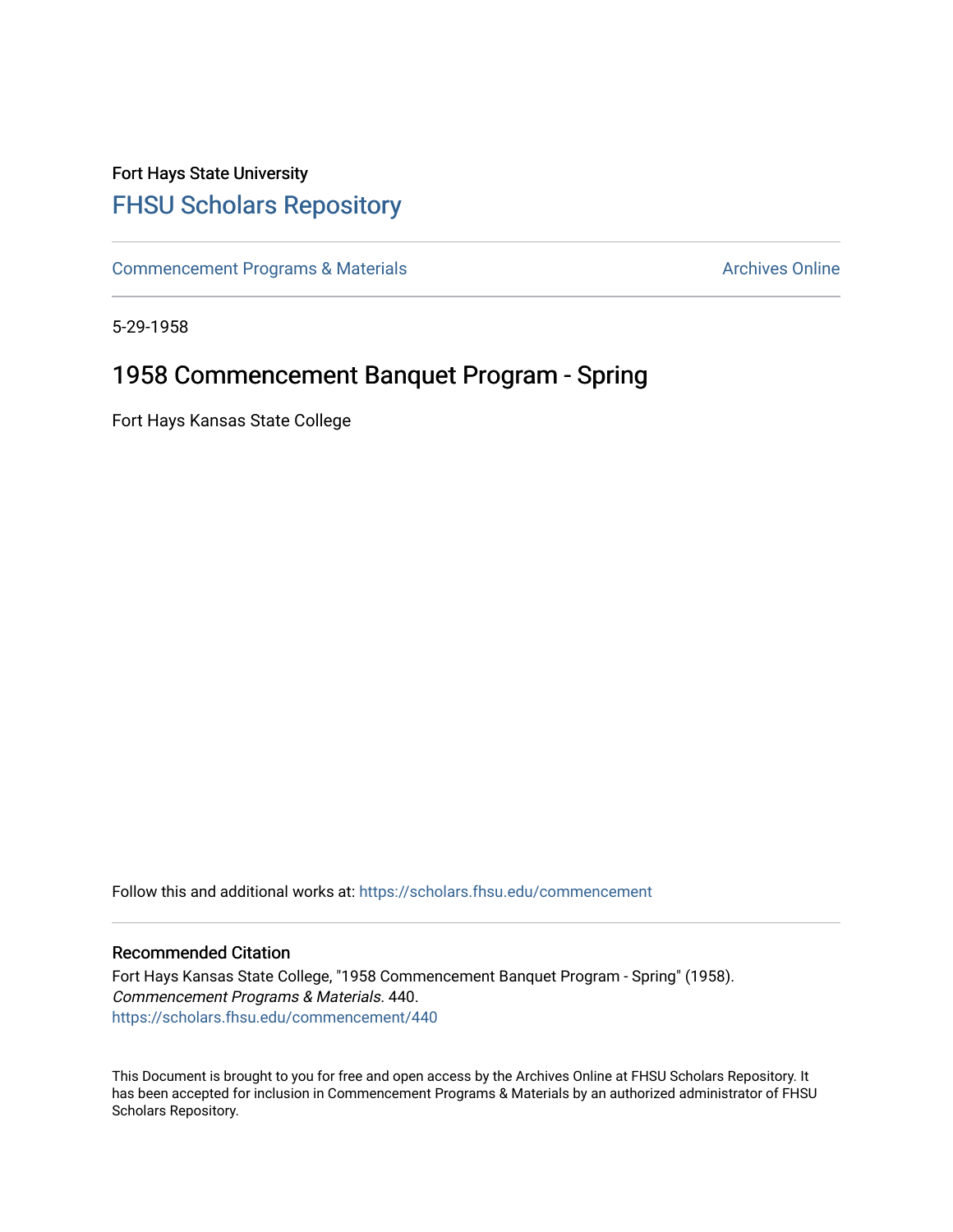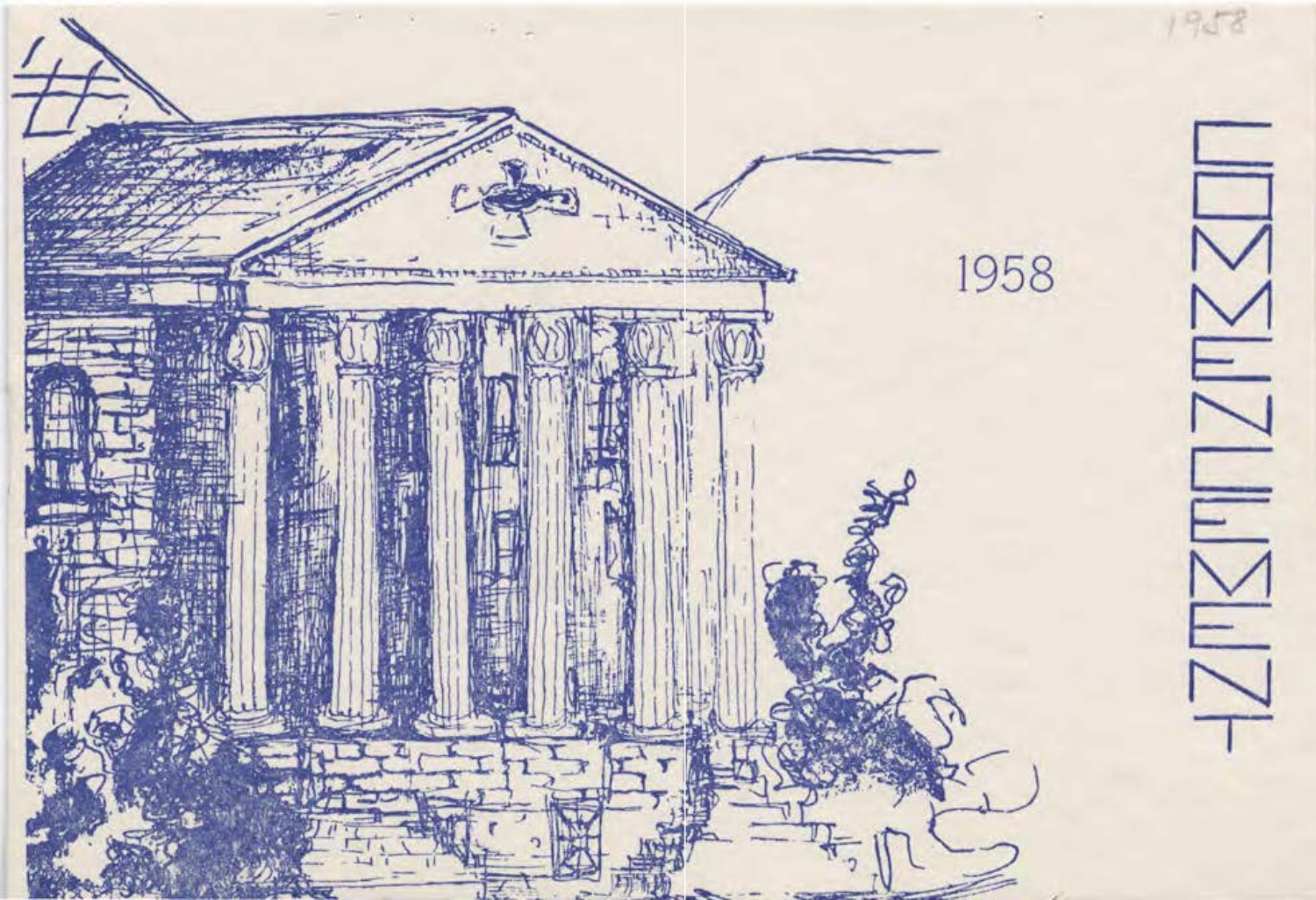### SENIOR DINNER

in honor of

## The Degree Candidate Class of 1958

1958

Jefferson School East

WEDNESDAY, MAY TWENTY-NINE

Five Forty-five O'Clock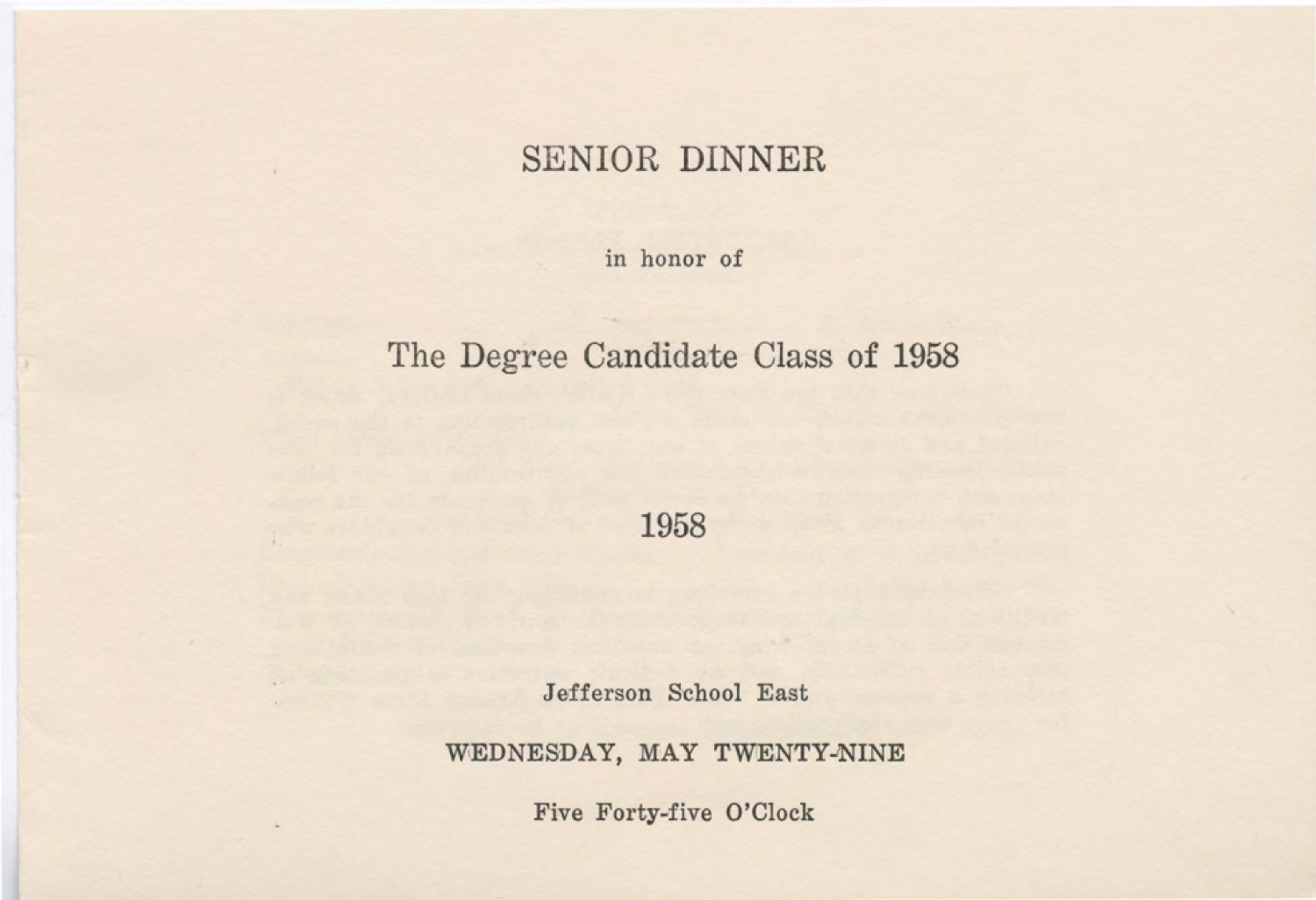### GRADUATES' PLEDGE

"Believing that the Fort Hays Kansas State College, which is now our alma mater, has made a great contribution to the social, cultural and spiritual values of our lives; our preparation for economic security; our understanding and appreciation of our fellow men; and recognizing that we owe a debt of gratitude for the wonderful inheritance given us by the host of sons and daughters who preceded us.

"We hereby pledge ourselves, in upholding the high ideals and traditions of this heritage, to promote the spirit of service, of true comradeship of clean living, of unselfish devotion, of useful and responsible citizenship, and we dedicate ourselves to the task of building a greater and a better Fort Hays Kansas State College for those who shall follow us."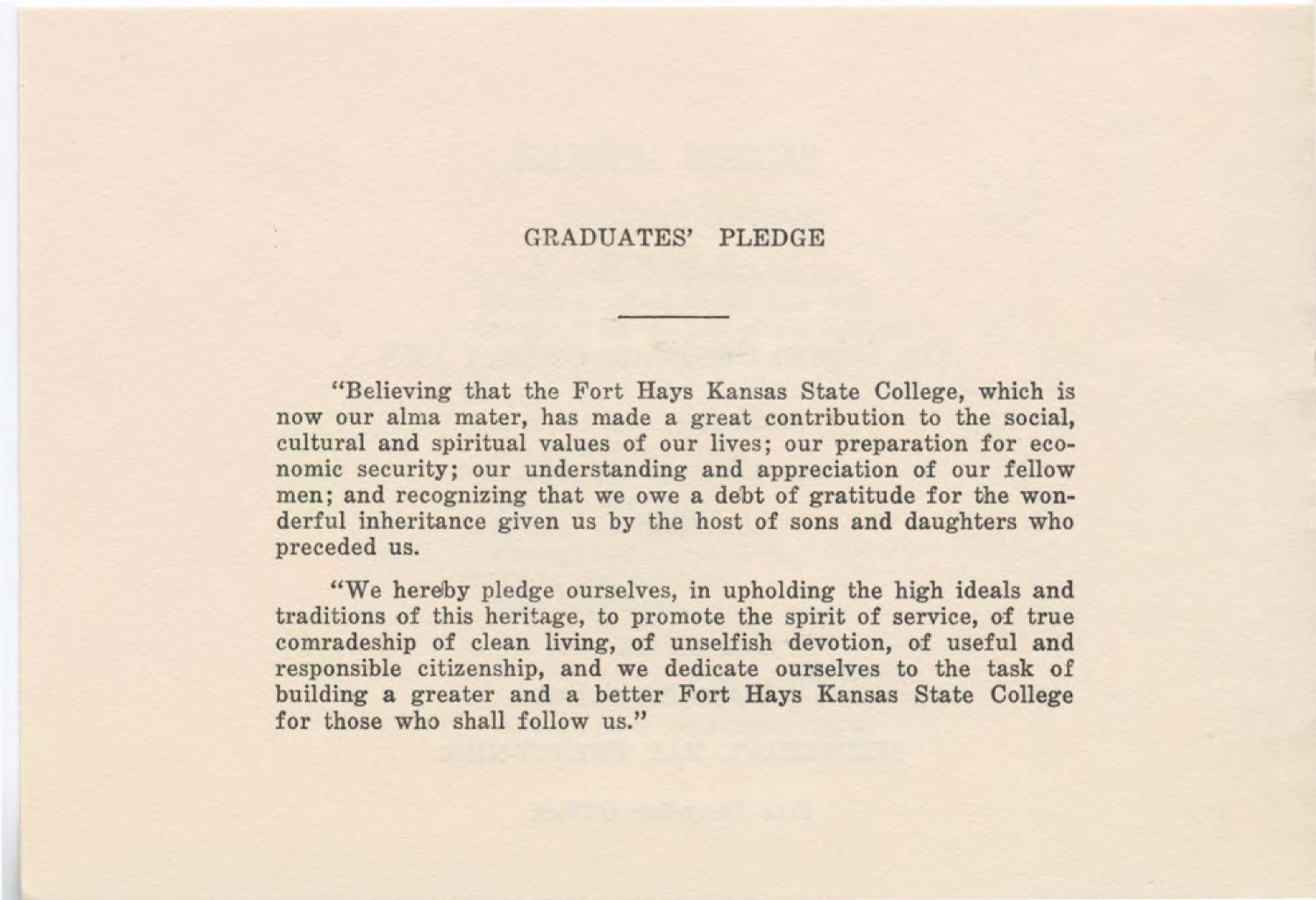#### **PROGRAM**

#### HAROLD A. STONES, A.B. '58, M.S. '58 TOASTMASTER

Invocation R. Arden Moon, '58 Voice-Where is the Life that Late I Led? from "Kiss me Kate" by Cole Porter I Got Plenty of Nothin' from "Porgy and Bess' by George Gershwin Loren Janzen '68 accompanied by Karlynn Brookhart '68 Congratulations and Good Wishes \_\_\_\_ President M. C. Cunningham Presentation of Class Gift \_\_\_\_\_\_\_\_\_\_\_\_\_\_\_\_\_\_\_\_\_\_\_\_\_\_\_\_\_\_\_\_ Velda Moyer '68 Presentation of Who's Who among American Colleges and Universities Dean E. R. McCartney College Songled by Robert Barstow '68

accompanied by Edwyna Welch Barstow '68